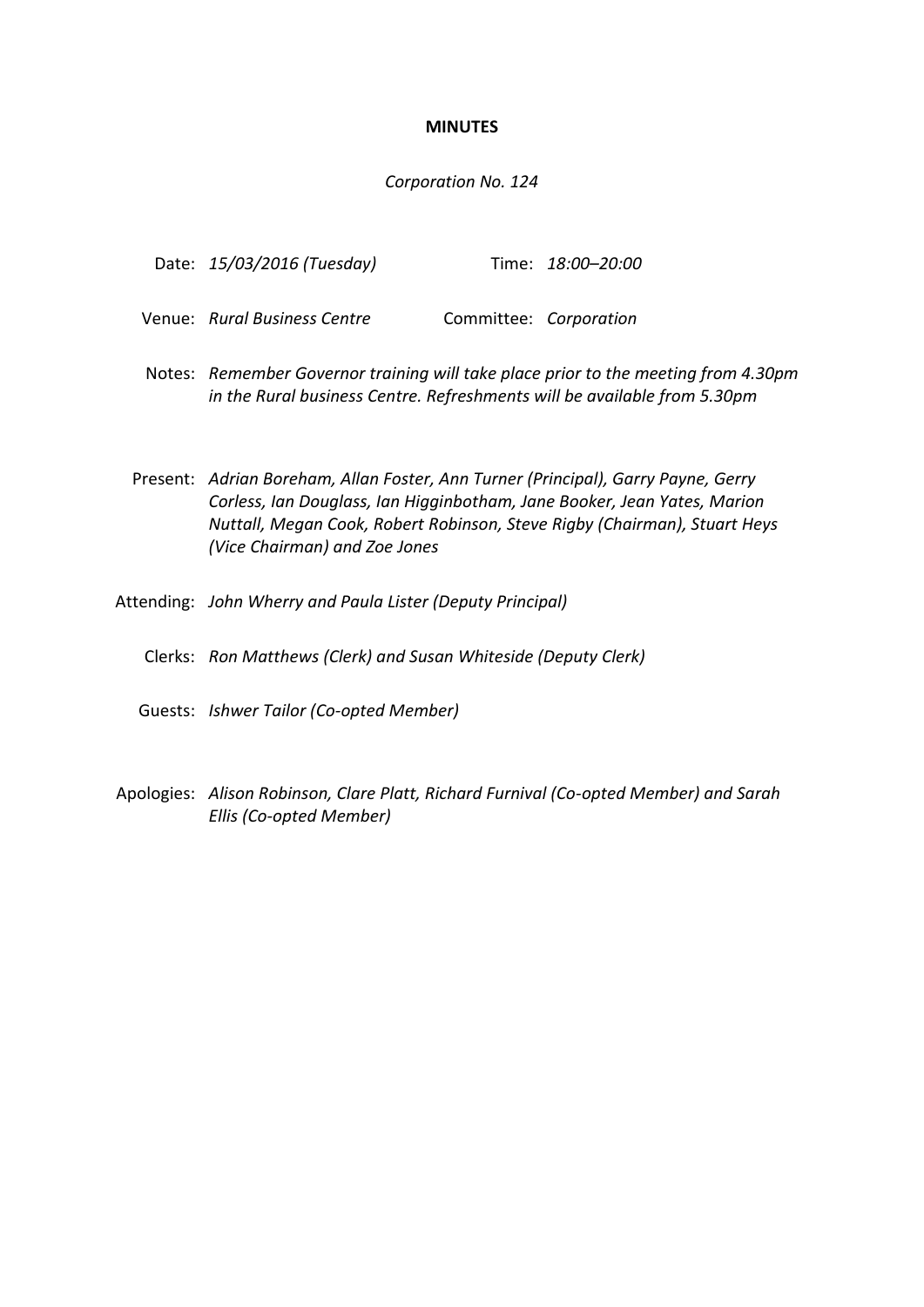## *Public* **Minutes**

Item number: Item description:

(and category)

**01.16** *Attendance of Co-opted Governors and College Management Decision* Standing Order 13 states that: *As a matter of policy all meetings of the Corporation and its Committees will be held in private. The agendas, minutes and supporting papers of its public business will be made available to the general public. However a) The Principal shall be authorised to invite members of staff to attend in their employed capacity for both public and confidential business as appropriate and in accordance with Standing Order 25. b) The Corporation however, may exclude members of staff from attending any business that it deems necessary. c) Attendance by other persons shall be at the discretion of the Corporation following advice from the Principal or Clerk.*However, the Corporation does encourage Co-opted Governors to attend and take part in the discussion and debate. **Resolved: That Management and co-opted Committee members attend the meeting. 02.16** *Apologies for Absence Record* Apologies had been received from Clare Platt and Ian Douglass, and Coopted Committee members Richard Furnival, and Sarah Ellis, and Vice Principal Alison Robinson. Staff Governor Rob Robinson had taken a leave of absence. **03.16** *Public Minutes of the Previous Meeting Decision* The public minutes of meeting number 123 held on Tuesday 15 December 2015, published on the extranet, were signed and agreed as a true and correct record of the meeting. **04.16** *Declaration of Interest Record* There were no declarations of interests received in respect of items on the public agenda. **05.16** *Chair*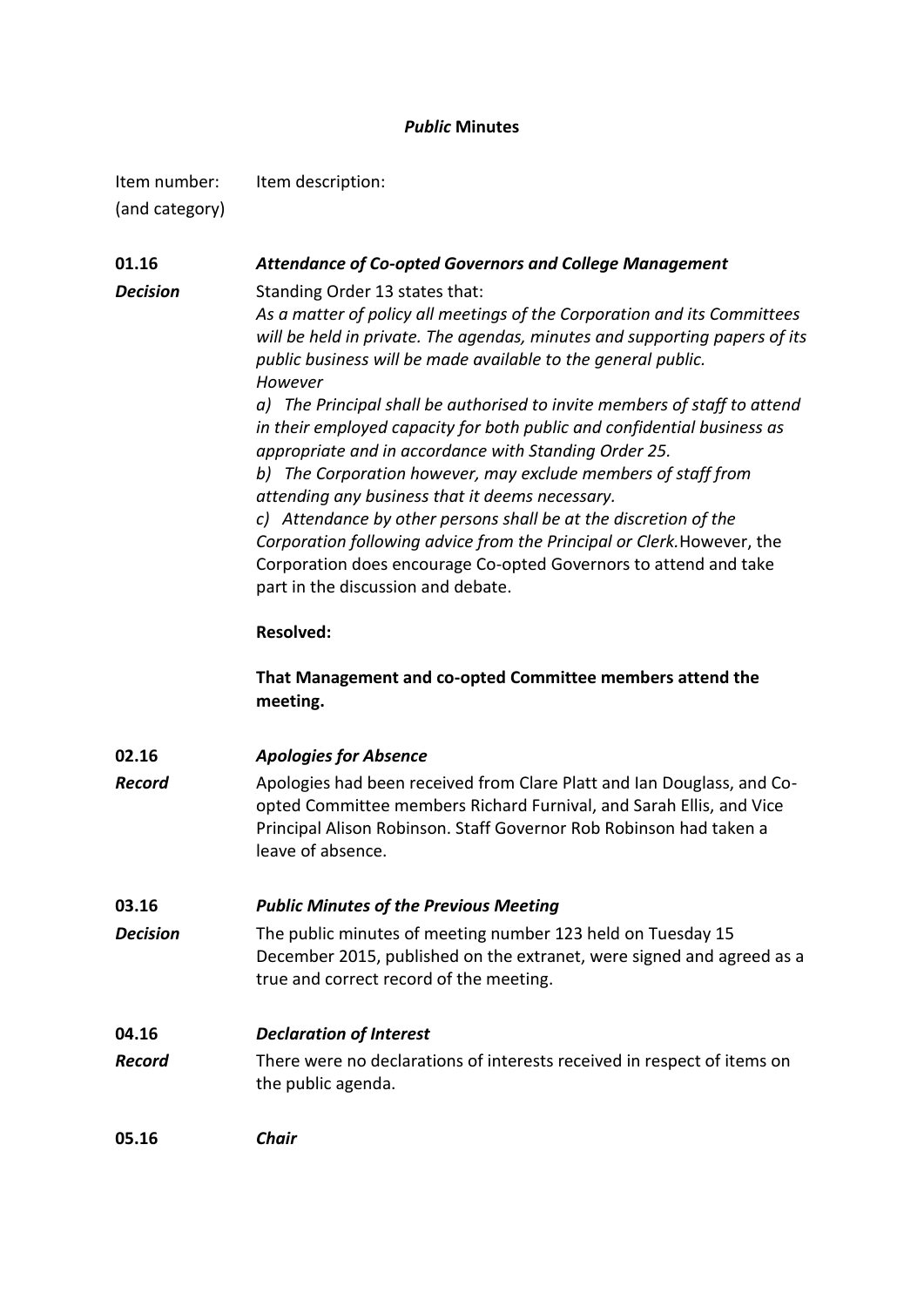*Information* The Chair addressed the Corporation and provided an update on his recent activities on behalf of the College.

> Key activities concerned the Further Education sector Area Reviews, the Capital Plan and the Governor visit to Croxteth. Members noted that almost 20% of the College's 16-18 income stream was through Croxteth numbers.

> He also acknowledged the networking from Governor Ian Douglass which had led to a visit to Myerscough by Dr McWhorter from Texas A & M University and the potential for mutual opportunities.

All matters were reported in more detail later in the meeting.

**Resolved:**

**That the Chair's opening remarks be received.**

### **06.16** *Correspondence*

*Information* Members gave consideration to the Association of Colleges North West Office newsletter for March. Corporation was pleased to note a specific reference to apprentice training at Myerscough College with photographs included following the Regional Directors' day with an apprentice.

**Resolved:**

**That the correspondence be received.**

## **07.16** *Report of the Myerscough Students Union*

**Consultation** Corporation gave consideration to the report from the Myerscough Students Union, prepared by the Student Union Liaison Officer, which included details of RAG week, social activities, community links, elections, submission of the Green Impact Accreditation, and social media. Previously the Student President had been a Sabbatical Post, under new arrangements the full time Student Liaison Officer post had been created and the Student President was a current Student and member of the Governing body. Members were pleased to hear that foundations were being developed in this first year of these arrangements and appreciated the demands on the Student President's time as she worked towards her degree.

#### **Resolved**

**That the report of the Myerscough Student Union be received**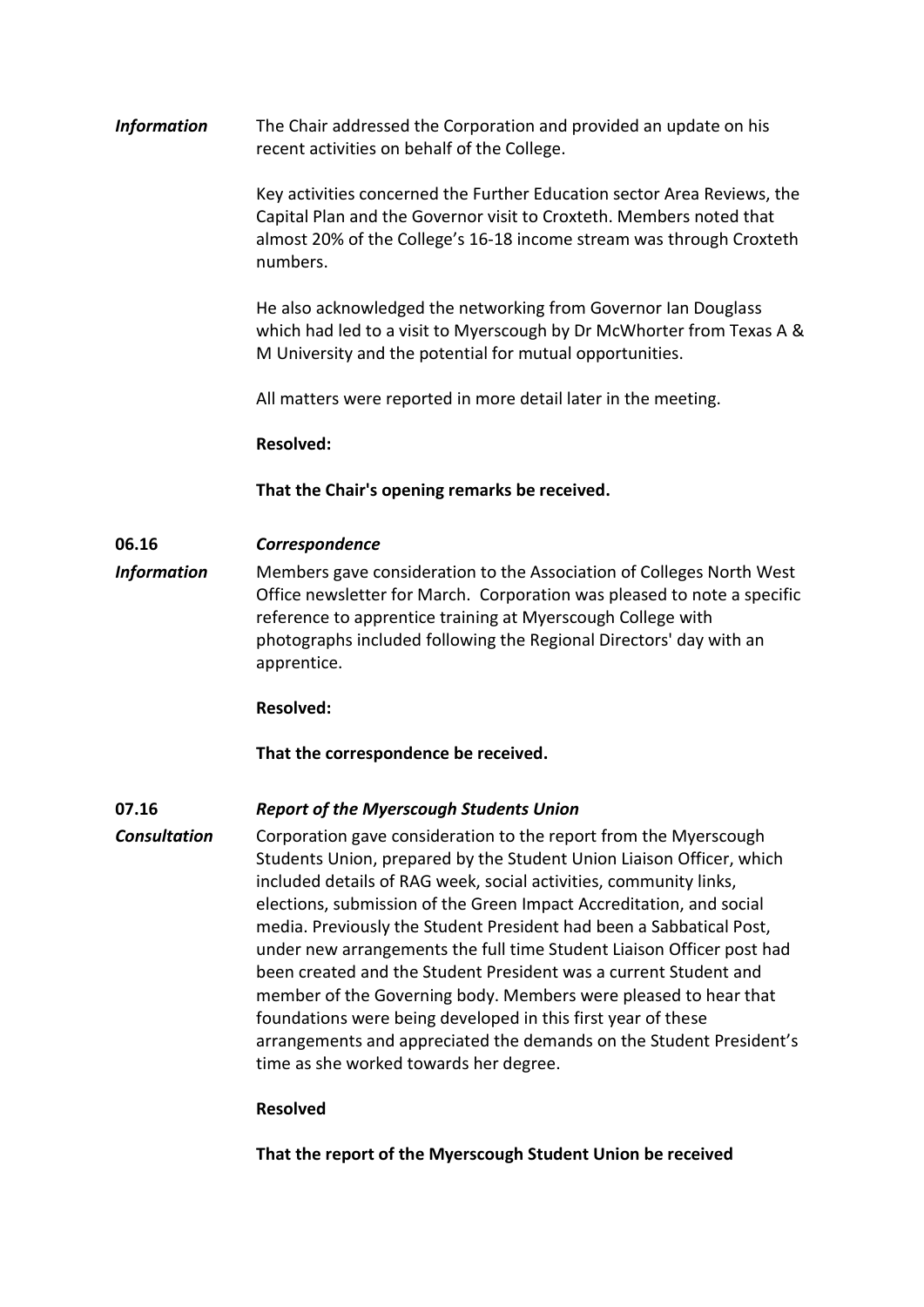## **08.16** *Governor Involvement Strategy Consultation* Governors informed the Corporation of any involvement they have had with the College since the last meeting.

**Teaching and Learning Fair –** Attending Governors commented on good interaction displays, an excellent 'Good to Outstanding' session, addressing risk averseness of staff in an observation situation through encouragement by activity leaders and noticeable willingness of staff to be more adventurous. There was a positive English and Maths workshop with good buy in from attendees and reference to British Values and employment skills.

**Preston campus FE and HE course representative meetings** – Good attendance from students and managers with matters referred directly to managers. The Library facilities were praised. Items tended to concern general day to day life at the College rather than education matters.

**Croxteh Campus Visit** - Nine Governors visited Croxteth to review delivery and the facilities available. The purpose was to inform decisions later in the agenda.A schedule of forthcoming events was attached to the agenda. Event leaders would be briefed on Governor attendance.

### **Resolved:**

## **That the Governor Involvement Strategy**

## **09.16** *Report of the Audit & Governance Committee of 9 February 2016*

**Decision** Corporation gave consideration to the report of the Chair of the Audit & Governance Committee.

> The Internal Audit Report had contained an audit on a Governance matter, Board Effectiveness, recruitment, skills audit, self-assessment, succession planning and reporting. The findings indicated an overarching control framework was in place with a high level of compliance. No management actions were identified and areas of good practice were noted. Corporation was pleased to receive this assurance on effective arrangements.

> The second Internal Audit Report had focused on the Student Code of Conduct, advice and guidance and management of student accommodation. One medium priority action and one low priority action were raised.

Corporation noted that in addition the external audit service had reported on the College's arrangements to manage and control its subcontractors. This was to meet Skills Funding Association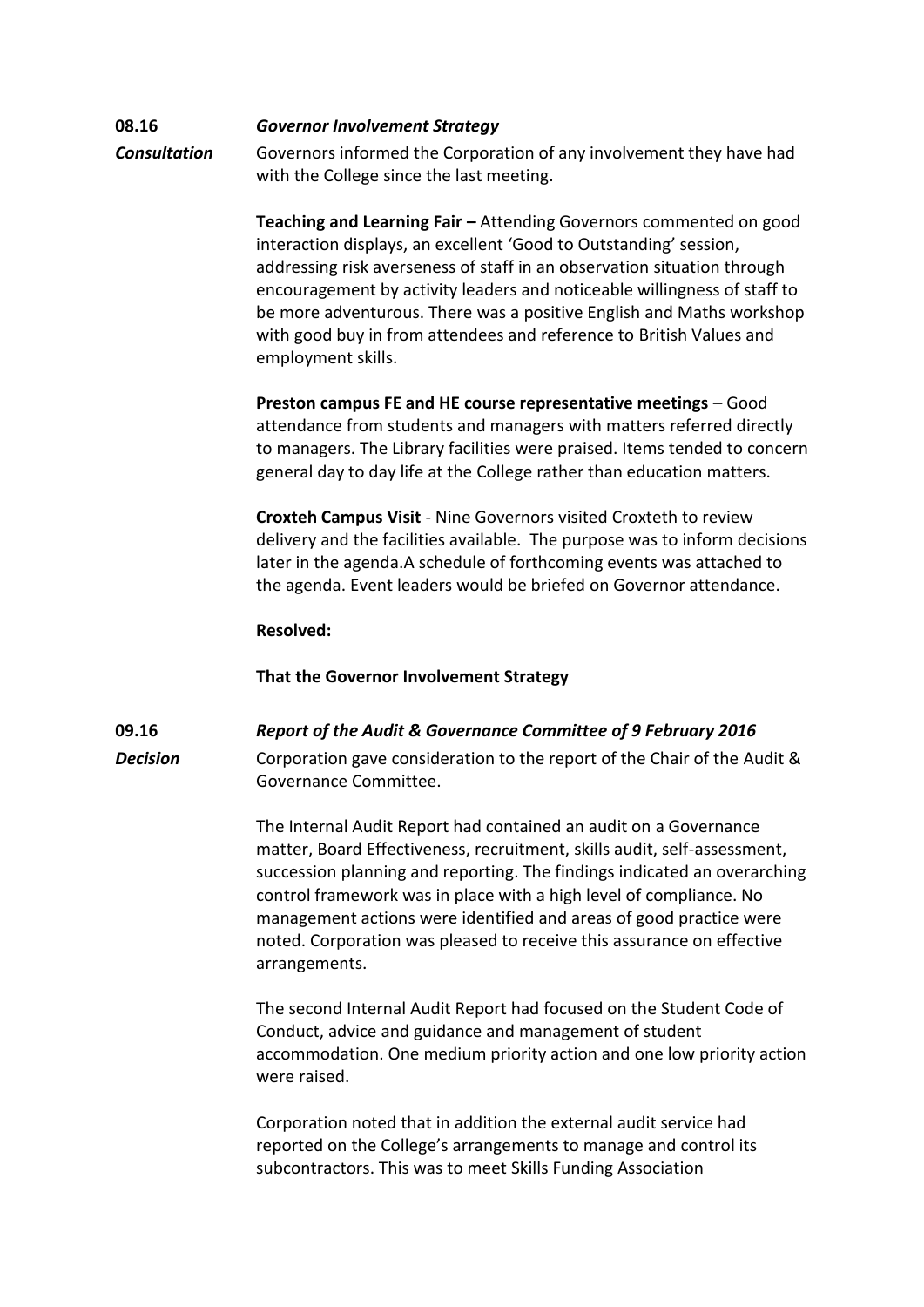requirements as the College subcontracted more than £100k of its funded provision to one provide - Lynwood, during 2015 / 2016.

The Risk Management summary plan had been considered with responses to the satisfaction of the Committee. Corporation noted that the DP Finance & Corporate Services was reviewing the reporting of risk and that a training session would be held prior to the Corporation meeting in December 2016.

Corporation noted there was a current vacancy on the Board attached to the Finance & Resources Committee.

Three Governors, Jean Yates, Marion Nuttall and Stephen Rigby were due to retire in this calendar year.

A further three governors, Ian Douglass, Allan Foster and Stuart Heys were approaching the end of their terms of office all eligible and willing to serve a second four year term.

Ian Higginbotham was approaching the end of his second four year term. As he was a previous Chair, in accordance with the Instrument and Articles, of Governance he was eligible to serve a third four year term. He had indicated his willingness to continue in the role.

Corporation endorsed Audit & Governance Committee recommendations.

Following due consideration of the items for information and those requiring a decision and the recommendations from the Audit & Governance Committee Corporation

### **Resolved:**

- i. **That the membership of Jean Yates be extended from 30 June 2016 to 31 July 2016 end of the academic year.**
- ii. **That Ian Higginbotham be appointed to serve a third four year term commencing 1 July 2016.**
- iii. **That Ian Douglass be appointed to serve a second four year term commencing 1 April 2016.**
- iv. **That Allan Foster and Stuart Heys be appointed to serve a second four year term commencing 1 October 2016**
- v. **That the Clerk be authorised to access Social media channels, Linkedin and relevant organisations to publicise Governor vacancies**
- vi. **That the interview panel comprise the Chair or Vice Chair of Corporation, Chair and Vice Chair of Audit & Governance**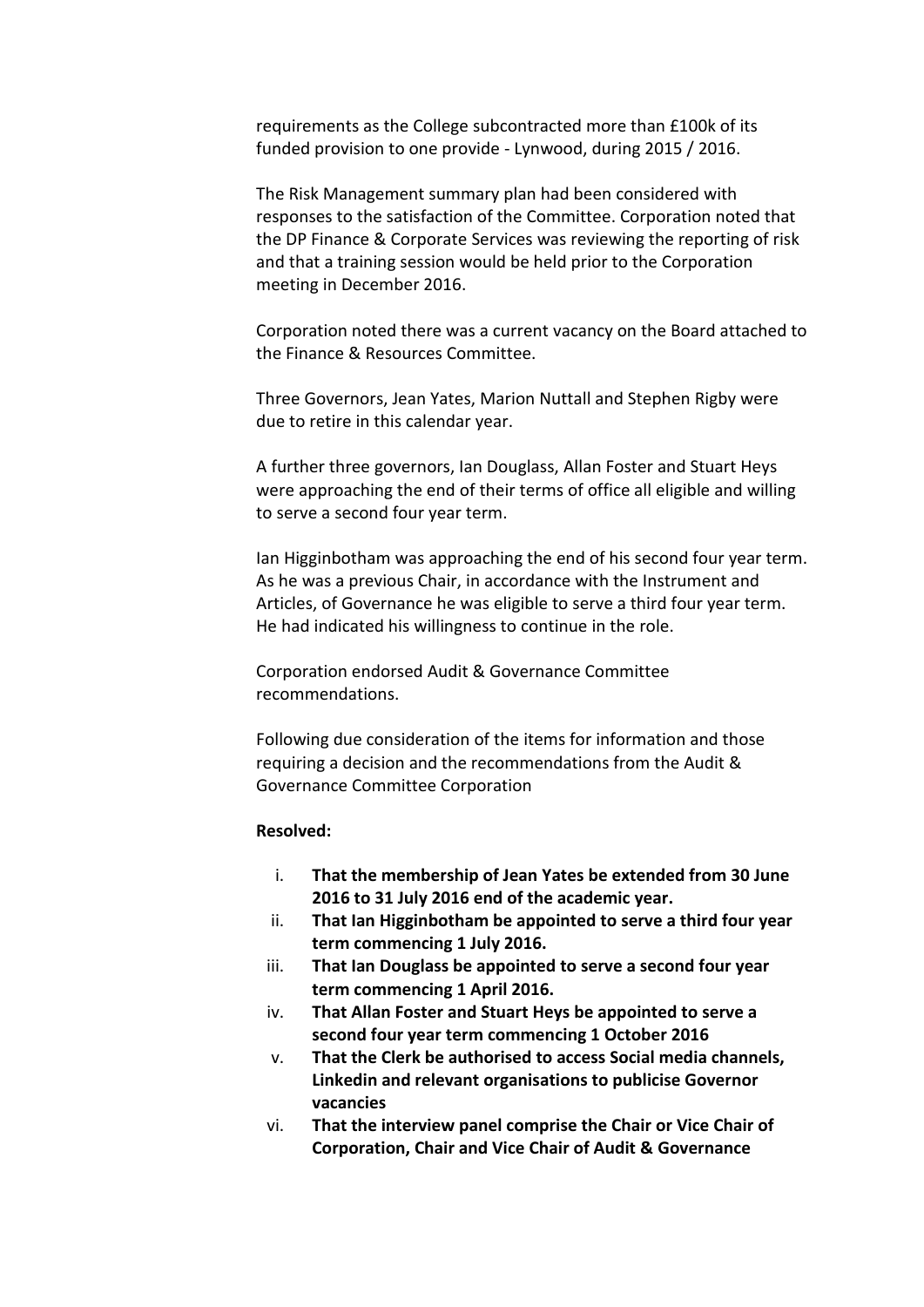**Committee and Audit & Governance Committee members Zoe Jones and Jane Booker, subject to availability.**

# **10.16** *Report of the Finance & Resources Committee of 23 February 2016* **Decision** Corporation gave consideration to the report of the Finance & Resources Committee.

**The Principals Strategic Plan Progress Report 2015/2016Financial Position Statement for Period Ended 31 January 2016Investment Funds, Including Interest, for Period Ended 31 January 2016Capital and Revenue Cash Flow for Period Ended 31 January 2016Capital Expenditure Report for Period Ended 31 January 2016Myerscough Ventures Report for Period Ended 31 January 2016**

Finance & Resources Committee had received the regular reports on the various aspects of the College finances for the period ended 31 January 2016 and noted that overall the finances of the College remained in a healthy state.

As members were aware recruitment for 16-18 year olds would not achieve the funding numbers which had been increased due to the funding methodology. Lagged funding methodology did mean that there would be no in-year claw back but there would be a reduction in allocation for the 2016 / 2017 academic year.

A Management restructure was strengthening and stabilising the team Skills and Apprenticeships Team. Further numbers were expected as many of the industries preferred to recruit in Spring on these roll on roll off programmes, though it was not expected College would achieve recruitment target.

**College Funding 2015 / 2016 Further Education**Finance & Resources Committee gave consideration to the College Funding update for 2016 / 2017 which included information on the key elements of the Education Funding Agency (EFA) contract and a revised allocation for the 2015 / 2016 Skills Funding Agency (SFA) allocation.

**EFA Contract** - As members had been made aware there would be a reduction in numbers funded and the value of the contract. The value had not been confirmed but estimates predicted a £300k reduction.

**SFA Update -** For 2014 / 2015 delivery had exceeded the contract. In February 2016 the SFA released an additional allocation of £130,686 for 16 - 18 apprentices for the year 2015 / 2016 taking the total contract to £3,047,728. The SFA funding allocation notification for 2016 / 2017 was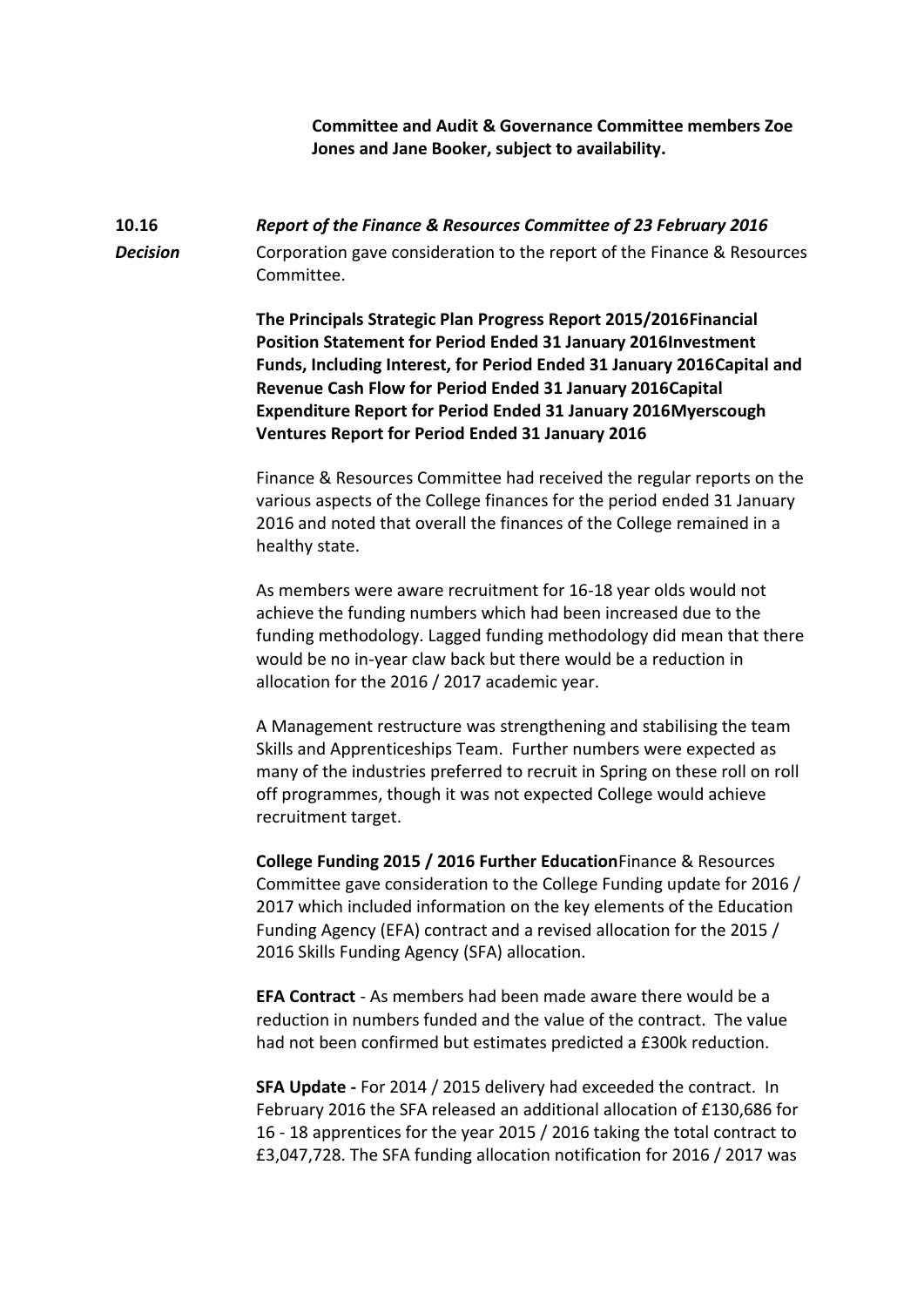delayed until after the budget. A report would be distributed once notification was received.

**Tuition Fees 2015 / 2016**Corporation endorsed the maximum of 3% increase for both full and part time courses and all residential accommodation apart from the self-catering single en-suite rooms option which was being held at the 2015 / 2016 rate. College paid due regard to Consumer Protection Legislation in publication of fees.

**Financial Regulations – Annual Review** Corporation endorsed the amendments to the Financial Regulations which reflected restructures of roles, delegation of appropriate authority, adherence to procurement regulations policy and capitalisation policy.

**Area Review**The Lancashire Colleges Group had agreed to the commissioning of RCU Ltd to carry out an analysis of the Colleges provision within Lancashire. At a cost of £3,500 to each College the full cost to be met by Lancashire Colleges group.

**Policy on Subcontracting – ReviewThe Policy on subcontracting was** agreed and in compliance with SFA funding rules was subject to annual review.

#### **Human Resources Report for the period Ended 31 January 2015**

Consideration was given to the Human Resources Statistics report which provided information on staff turnover, stability index and, levels of staff sickness together with areas for improvement and a report on actions taken and their impact.

Overall staff turnover was below average. Teaching staff turnover was highest of the staff categories. The staff stability index had decreased in this period reflecting the departure of some experienced staff.

#### **Health and Safety Report for the period ended January 2016**

Members gave consideration to the Health and Safety Report for the period ended 31 January 2016 which provided an analysis of accident statistics over the period together with other Health and Safety activity including policy updates, staff training, free health checks, auditing and inspections.Accident rates remained stable with slips trips and falls remaining as the main cause. New audit procedures were to be trialled in one curriculum and one support area.

#### **Resolved:**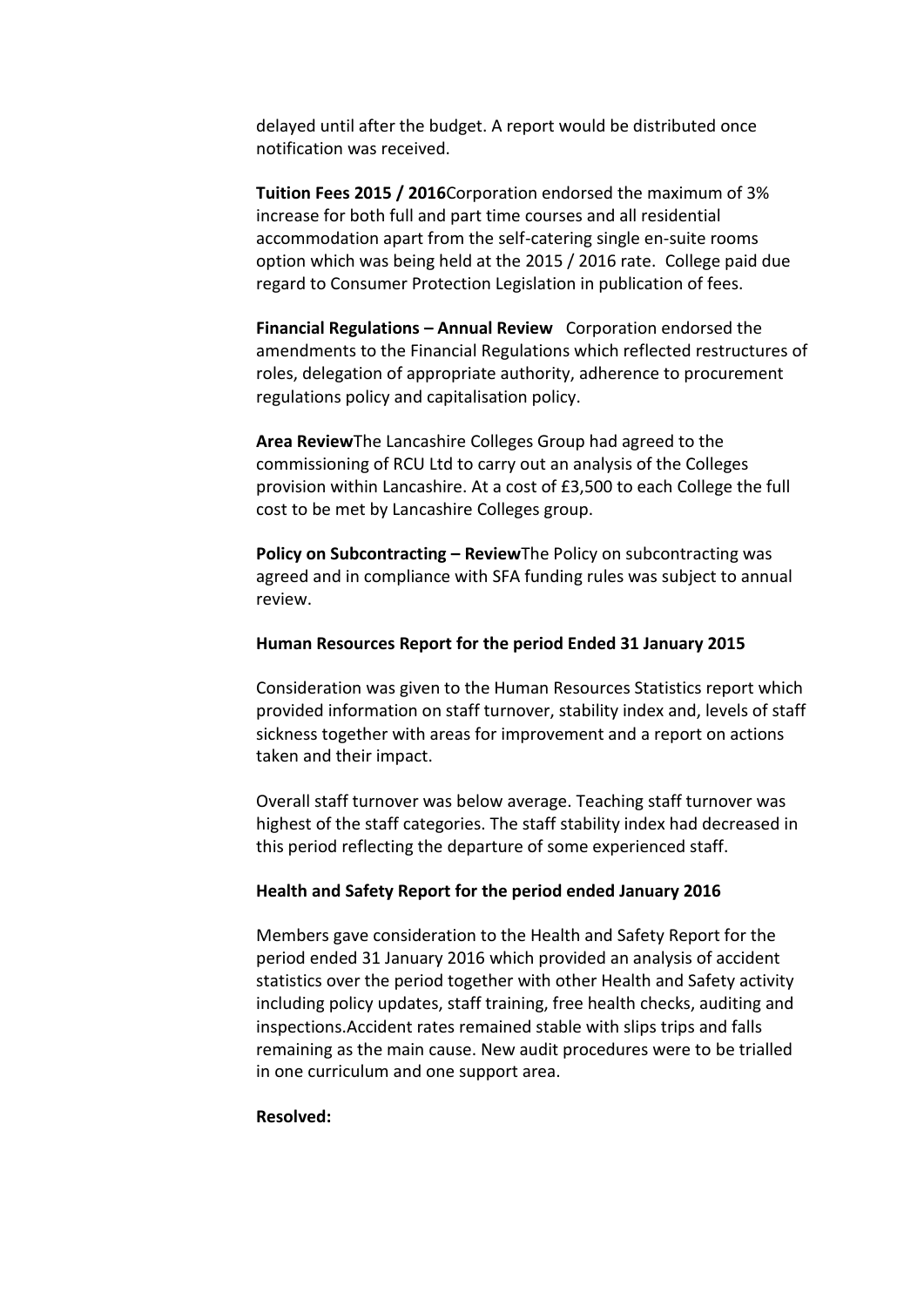**That the Report of the Finance & Resources Committee of 23 February 2016 be noted.**

### **11.16** *College Financial Health*

*Information* Following submission of the final accounts for 2014 / 2015 the Skills Funding Agency had confirmed the Financial Health of the College as 'Outstanding' with an onward underlying position of 'Good' in accordance with the implementation of the Capital Plan.This was in line with the College''s own assessment and forecast.The notification arrived too late to be considered at the February meeting of Finance & Resources.

#### **Resolved:**

### **That the financial health grade of ''Good'' be noted**

## **12.16** *Report of the Quality and Standards Committee of 1 March 2016*

**Decision** Corporation gave consideration to the report from the Quality & Standards Committee.

> The Committee had reviewed performance for the current year as follows:

**Strategic Plan Progress Report 2015/2016.** 

**Current Year Data:FE - Attendance and Retention/WithdrawalValue Added ReportHE – Attendance and Retention/Withdrawals Work Based Learning**

Key performance indicators for retention and attendance for both FE and HE were meeting targets.

The report on FE focussed not only on attendance and retention but also performance and outlined strengths and weakness and the action plans in place to improve performance. Attendance was at 96% and retention at 97% but there were still challenges at the Croxteth campus. Attendance for  $14 - 16$  year olds was below target but this was influenced by the schools and their activities, with the removal of College attendance sometimes used as a punishment. A number of students now came to college following home schooling. English and Maths remained challenging.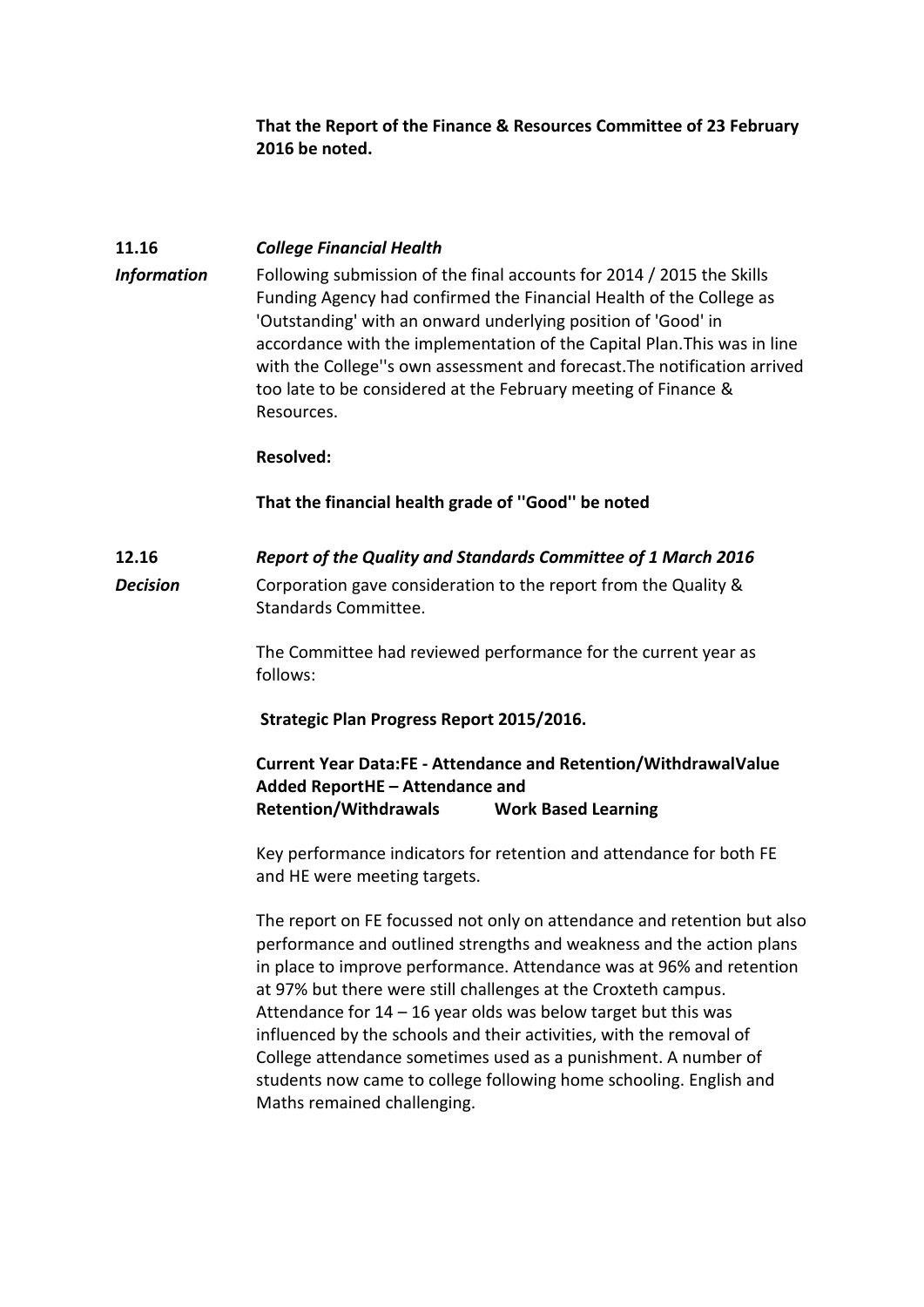Recruitment targets had not been achieved although this had been anticipated to some extent and would continue to be monitored throughout the year.

The Added Value report was in reference to BTec Level 3 students. The Added Value service does not cover City and Guilds qualifications and as the College converts more courses to these qualifications the report will be of less value and therefore may not be commissioned in the future.

Overall the College score for added values was 4 on a 9 point scale which was classed as 'Very Good'.

HE retention was at 99% with attendance at 90%. Five new HE course were going through the UCLan approval process with four more to be submitted. These would all complement existing course provision.

The College was also leading in a HEFCE / AOC programme to develop a national framework and kite mark for scholarly activity in college.

Myerscough remained the top performer in the QAA Higher Education Review.

In relation to Work Place learning there were some challenging issues which had been reported to previous meetings and also to the Corporation. Corporation noted the actions and concurred with Quality & Standards Committee in recognition of a high risk area which required careful monitoring and also an area key to Government policy. A restructure was taking place in the Apprentice & Skills team to ensure greater effectiveness.

#### **Learner Voice**

The Committee considered the Learner Voice report which provided an analysis for the current year. Strengths included the Induction Survey, FE Choices Learner Satisfaction Survey and external survey feedback from the Skills Funding Agency. Governors also reported on their attendance at HE & FE course representatives' meetings where most matters raised were not of an educational nature.

#### **Teaching and Learning Report**

The Vice Principal provided additional information regarding the lesson observations which were now on target apart from Apprenticeships and Skills. The Committee was assured of the rigour of the process.

#### **Equality, Diversity and Inclusion Action Plan**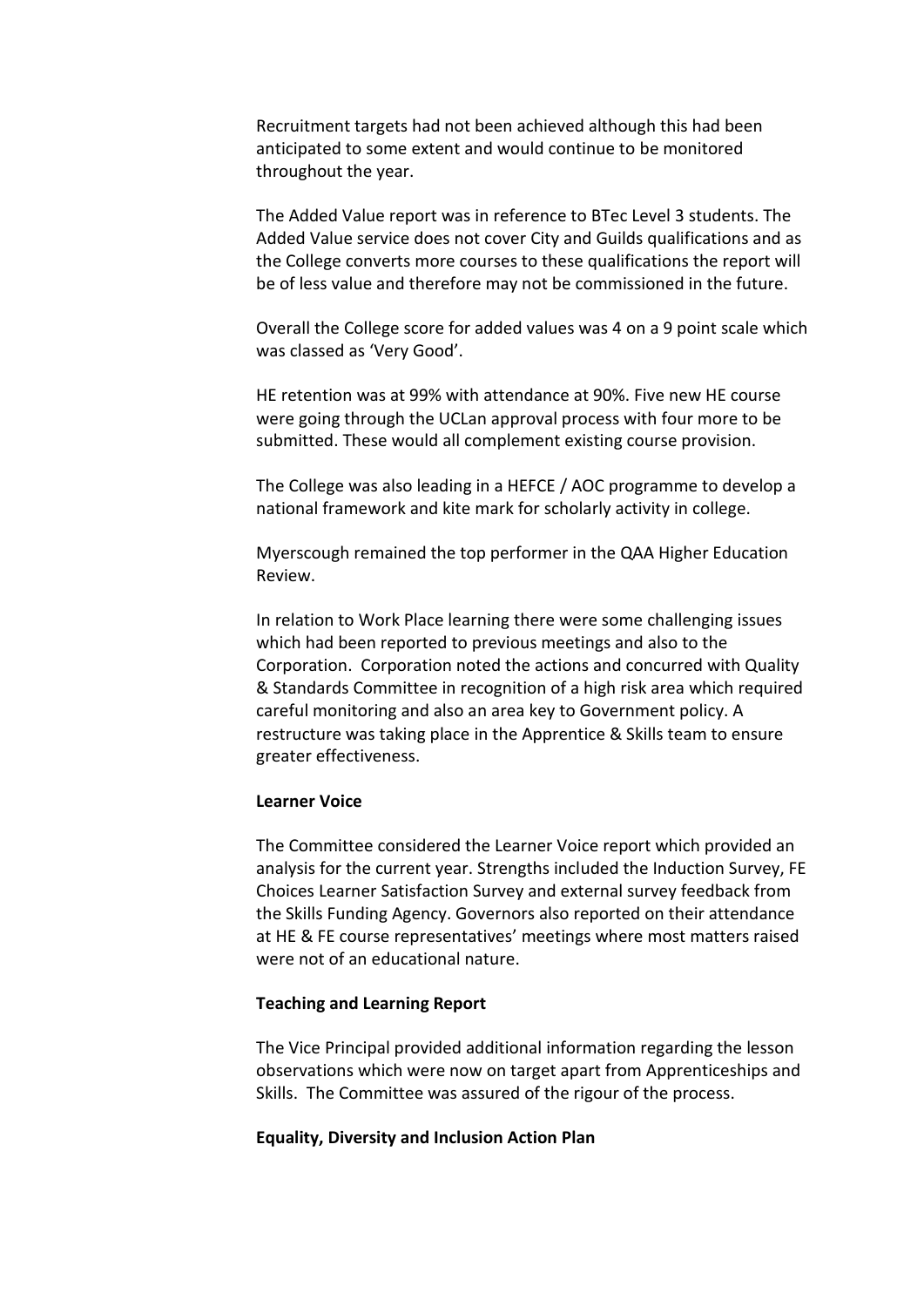The Committee gave consideration to the above action Plan. The Vice Principal confirmed that the College had achieved the Level 2 Equality, Diversion and Inclusion Award and would now work towards the Leaders in Diversity Award. The Stage 2 report highlighted progress made but also some areas for improvement.

## **Quality Improvement Plan 2015 / 2016**

Quality & Standards Committee gave consideration to the above report which showed progress against targets.

## **LANDEX Peer Review Report.**

The Peer Review process linked to structured improvement plans and continued to be an effective method of sharing good practice and forming a shared view of required standards.

## **Resolved:**

**That the Report of the Quality & Standards Committee be received.**

# **13.16** *Ofsted and British Values Consultation Ofsted*

Corporation gave consideration to a copy of a recent presentation from Alan Hinchliffe, HMI Special Advisor, Colleges on the new Ofsted Inspection Framework which contained five slides of questions that may be asked of Governors. Members found the document informative and of value for training and the Governor involvement strategy. The Clerk noted the questions where Governors requested further information.

## **British Values:**

- Democracy
- The rule of law
- Individual Liberty
- Mutual Respect and tolerance for others, such as people who hold different faiths

Corporation noted that Colleges were actively required to promote the British Values and noted their inclusion in the Ofsted Framework.

## **Resolved:**

## **That the update on Ofsted and British Values be received**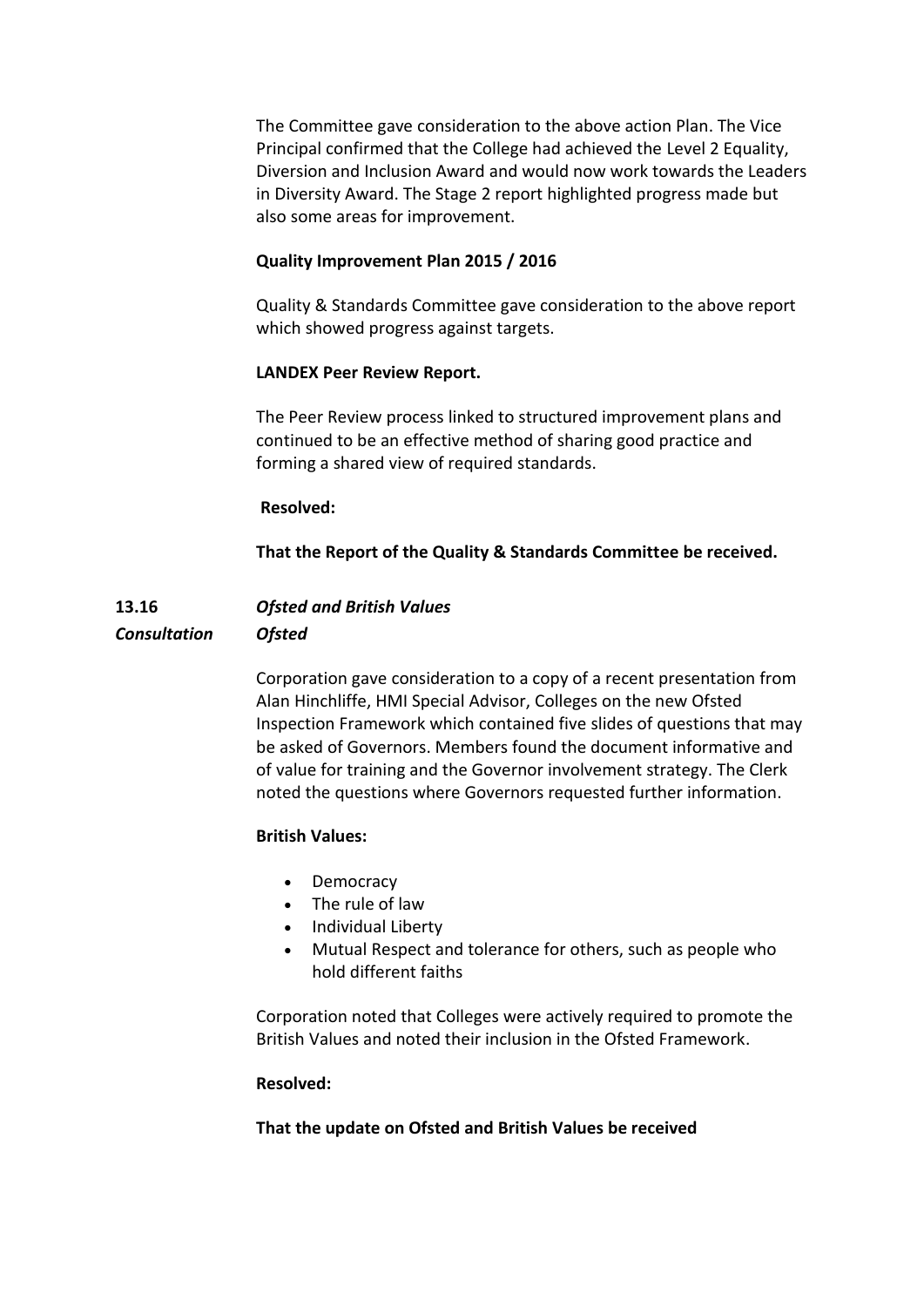## **14.16** *Review of Committee Memberships*

**Decision** At the Away Event in January reference was made, following the Committee restructure in 2014, that on occasion, following a few apologies, committees were meeting with small numbers of Governors in attendance although remaining quorate. All Governors, apart from the Principal, were limited to serving on only one committee. It was agreed, subject to Corporation approval, to increase the numbers on each Committee by one through seeking volunteers to serve on a second committee, noting that Governors on Audit and Governance cannot serve on Finance and Resources and vice versa. Subsequently Ian Douglass had volunteered to serve on Quality and Standards and Marion Nuttall on Audit and Governance. No one had volunteered to join the Finance and Resources Committee but currently with two Co-opted Governors the same issues did not arise.

Following due consideration

## **Resolved:**

- i. **That the Quality & Standards, Audit & Governance and Finance & Resources Committee membership be increased to 7 members with provision for up to 2 co-opted members and as such the terms of reference be amended.**
- ii. **That Ian Douglass be appointed to Quality & Standards Committee.**
- iii. **That Marion Nuttall be appointed to Audit & Governance Committee.**

## **15.16** *Cultiva Governor Representative*

**Decision** Following the retirement of Jolyon Dodgson from the Board there was a vacancy for a Director from Myerscough College for Cultiva. The Cultiva Board comprises of Principal's and one Governor from each of the five Colleges in the Group. Members interested were asked to contact the Principal for further information. The next meeting of Cultiva would be in the Autumn term.

## **Resolved:**

**That the vacancy to the Cultiva Board be noted and a nomination be confirmed at a future meeting**

**16.16** *Governors Away Event Friday 22 January 2016.*